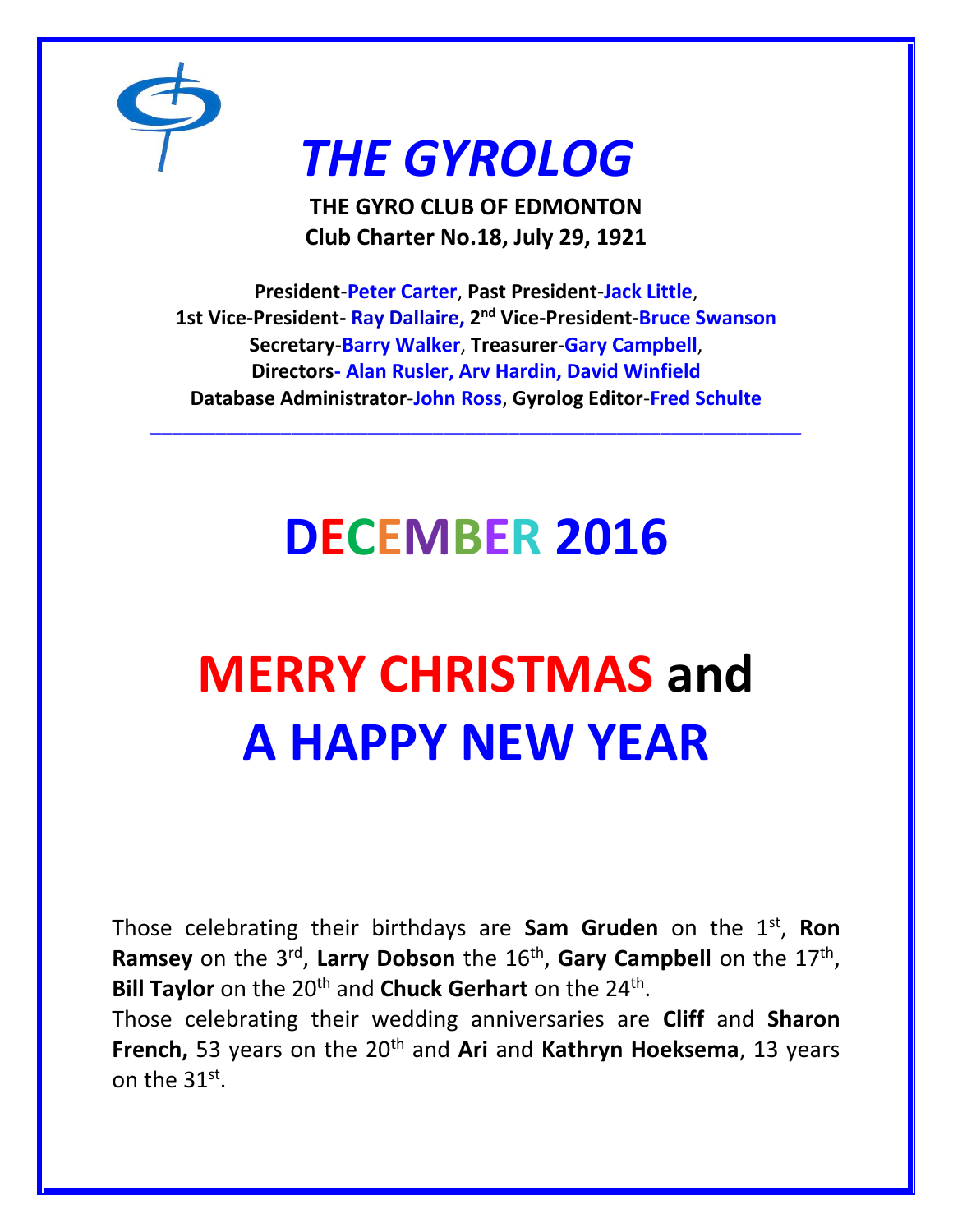**President Peter Carter** welcomed 79 Gyros, Gyrettes and guests to the **Annual Christmas Party** held in the Riverview Room of the Shaw Conference Centre on December 6<sup>th</sup>. Bruce Swanson led the group in the singing of Cheerio and Jim **Lochhead** presented the Grace.

President Peter welcomed **District VIII Governor John Hodgson** and **Ken Baker**, **District Secretary-Treasurer.**

Governor John presented greetings from the District VIII Executive and complimented the Edmonton Club on our strong and stable membership. He also spoke about the upcoming International Convention to be held in Vancouver June  $10^{\text{th}}$  to  $13^{\text{th}}$  and the District VIII Convention in Wallace, Idaho, June  $14^{\text{th}}$  to  $18^{\text{th}}$ . One of the topics to be discussed at the International Convention is a Discussion Paper to be presented by District VI regarding the acceptance of women as members of GYRO.

The group enjoyed a whole turkey carved at each table with all the trimmings. Thanks to the group of ten carvers for their skill and commitment to the task: **Bob Bahniuk, John Hodgson, Chuck Gerhart, Jim Lepp, Jack Little, Jim Lochhead, John Mann, Ron Ramsey, Bill Taylor, and David Winfield.**

**John Boyd** has played a bass violin since 1951 and recently switched to the ukulele because it so much lighter in weight. He sang a wonderful ditty about the joy and tribulation of getting old. Thank you, John for a hilarious presentation!

**Santa** and **Mrs. Claus** then visited our group with their naughty and nice list. **Fred**  and **Paulette Schulte** were called up to receive kudos for the preparation of the Gyrolog but there was also a concern about the negative dental effects of eating the famous Schulte toffee. It was determined that there was both a naughty and nice component to toffee. Aa a result, a set of toothbrushes was presented to Paulette and a bag of brown sugar was given to Fred.

**Care Mazzuca** was on the nice list for the annual preparation of the Club Roster. **Dick Nichols** was presented in absentia with a mini-hockey stick trophy for his tireless efforts in the management of the Hockey Pool.

**Alice and Gerry Glassford** were honoured for their long marriage commitment of 59 years celebrated on October 12<sup>th</sup>, 2016.

**Bobby Bahniuk,** a new member in 2015 and on the nice side of the ledger was responsible for sponsoring two new members in 2016. However, he is also known for telling naughty stories. Santa presented him with a bar of Irish Spring soap for his mouth, even though he is Ukrainian.

The GYROLOG December 2016 **2016** 2016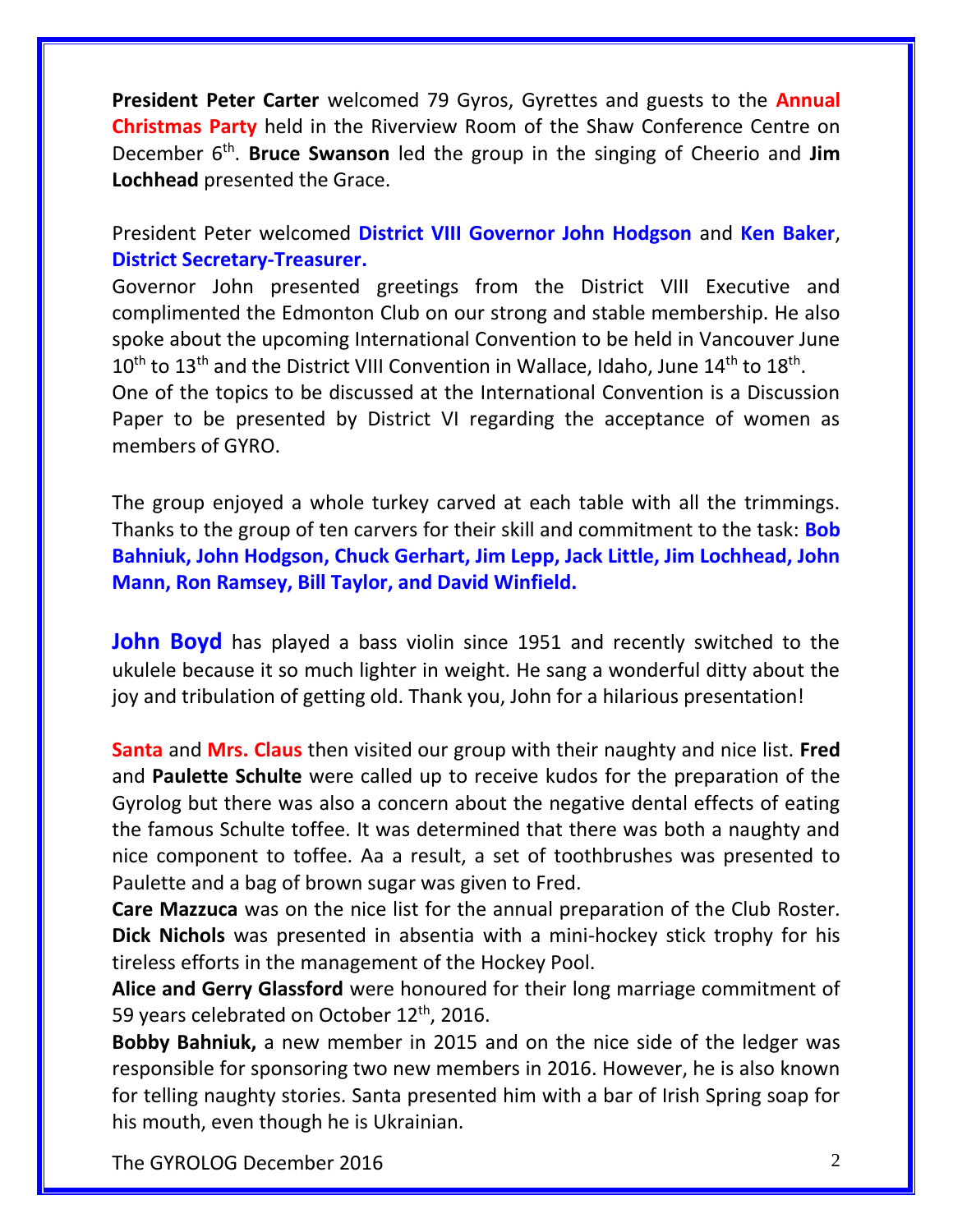**Judy Weatherby,** a four-year member was honoured for her financial skills as the Gyrettes Treasurer.

**Len** and **Barbara Stevens** have had a creature problem, namely mice and they have been somewhat naughty in their approach to dealing with them. Santa presented Barbara with a block of cheese and Len with a better mousetrap.

**Bronwyn Swanson** has been placed on the naughty list because of her almost daily card playing activities. It seems that husband Bruce has had to take on many of the housekeeping duties.

**Roger Russell** was sanctioned on three counts for knowingly providing cigars, candy, and alcohol to Gyros at mixed events. It is acknowledged that the cigars are the candy variety.

**Cliff French** was recognized for his unwavering supply of homemade cookies at Gyro luncheons, even though Cliff does not eat cookies. Mrs. Santa presented Cliff with some steel-cut oatmeal for future cookie batches and Santa gave Cliff the Best Cookie Trophy.

**Dan** and **Sandy Hasinoff** and **Jack** and **Steffany Bowen** were honoured as our newest members.

**Peter Carter** and **Eileen Kuhl** were honoured for their contributions in 2016 as Presidents of the Edmonton Club and the Gyrettes respectively.

Thanks to **David Winfield** as Santa and **Helen Ross** as Mrs. Santa for a very humorous and well-designed program.



The GYROLOG December 2016 3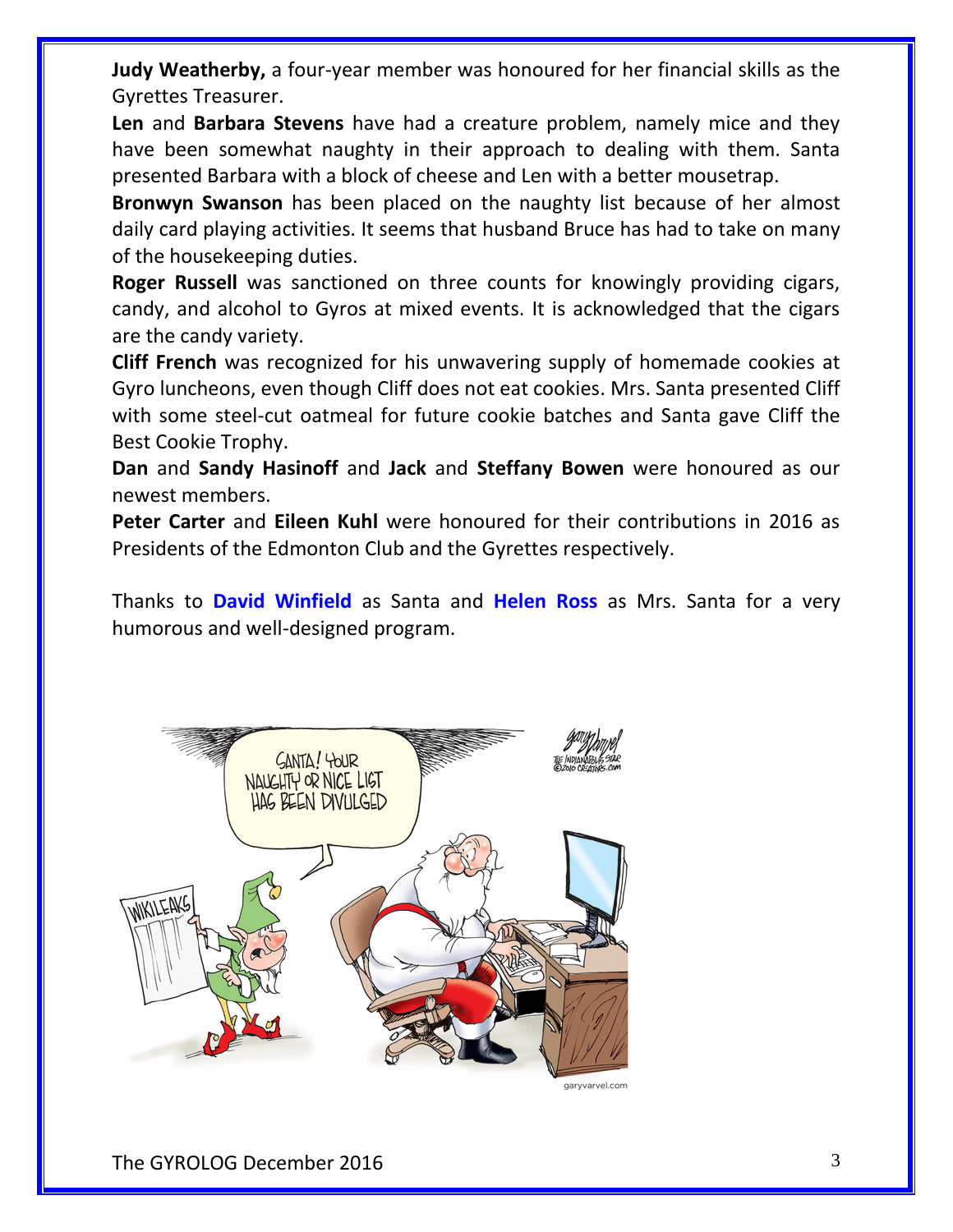Thanks to **Bruce Foy** and **Sam Gruden** for organizing another first-class Christmas Party.



**Bruce Swanson**



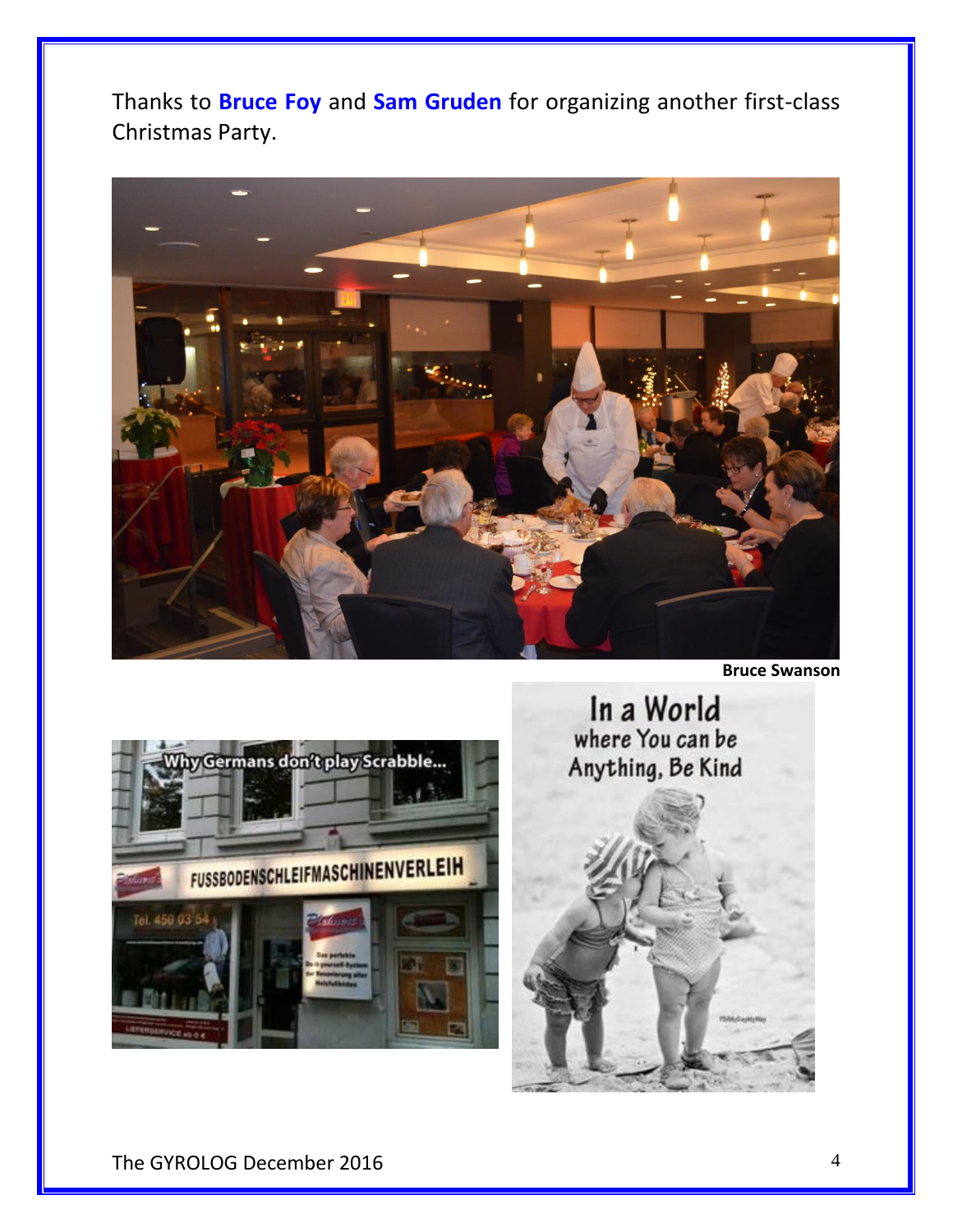**A GOOD FRIEND KNOWS ALL YOUR STORIES A BEST FRIEND HELPED YOU WRITE THEM** 

**from Primitives by Kathy, Sellers Publishing Inc. 2016**

**President Peter Carter** welcomed 33 Gyros, two speakers and four guests to the December 20th luncheon meeting held at the Royal Mayfair Golf Club. **Alan Rusler**  led the group in the singing of Cheerio and **Jim Lochhead** presented the Grace. **Ray Dallaire** introduced his guest **Eden Hampson, Ron Trant** introduced his son **Andrew, John Boyd** introduced his brother **Dale** who is visiting from Scotland and **John Ross** his guest**, Len Thuesen.**

**Ray Dallaire** introduced our guest speaker, **Paul Plakas** who has been a personal trainer for 25 years. He owns **Custom Fit Personal Training Studio** in Edmonton, Alberta (est. 1998). Paul received his degree in Physical Education from the University of Alberta in 1990. Additional certifications were completed with the American College of Sports Medicine (HFI 1992) and National Academy of Sports Medicine (C.S.C.S 1994). You may have seen Paul as the fitness expert on the Gemini award winning television shows "Taking It Off" and "X-Weighted" which ran on the Slice Network in Canada for nine years.

The GYROLOG December 2016 5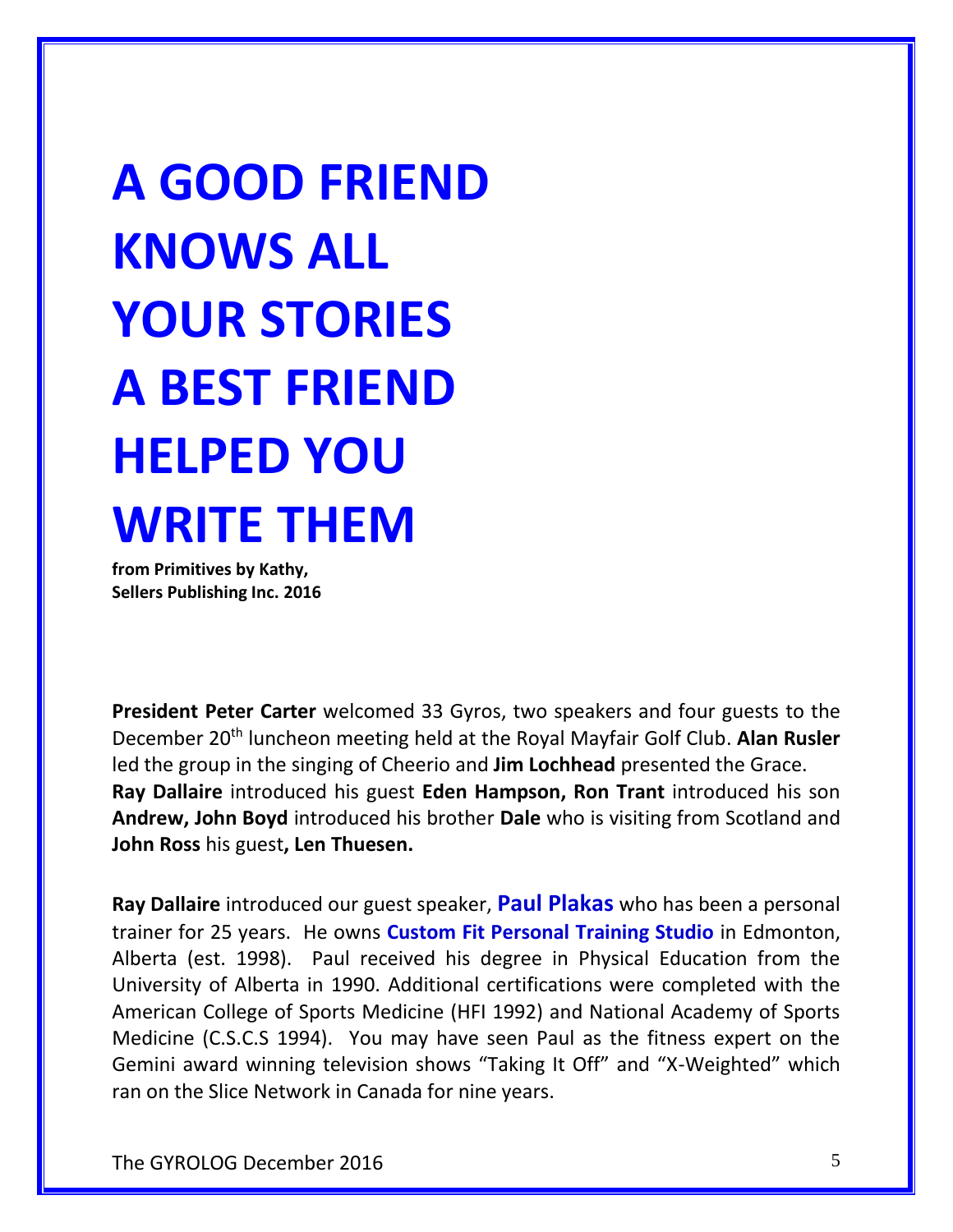Paul currently has a fitness/nutrition segment on CTV News in Edmonton which you can see on Mondays. He is a lifestyle panelist on the television program "Alberta Primetime" discussing all aspects of health affecting Albertans. In addition, he does a regular weekly fitness/nutrition segment on TSN 1260 with Jason Gregor. In his spare time, Paul enjoys all sports including: hockey, bike racing, tennis, badminton, squash, and weight lifting. The motto he lives by **"Pain is temporary, quitting lasts forever".**

Paul began his presentation by stating that the top three things that people want most when enhancing their health is 1. **Less body fat**, 2. **More energy** and 3. **Reduction of chronic pain.**

The approach at their studio is to undertake a Kinetic Chain Assessment to prevent chronic pain in your body. Strengthening exercises are used to lead to more efficient ways of doing your work. The emphasis is on soft tissue exercises, structural problems need to be addressed by other professionals. The No. 1 rule is: Don't do lying down or sitting low exercises, upright movements can give you speed, agility and flexibility needed as you age.

Speed, power, and agility training can be done three times a week using six basic moves; **squatting, lunging, posture improvement, pushing, pulling, and twisting**. Paul's colleague, **Deanna Harder,** Fitness and Lifestyle Consultant demonstrated the proper use of these six moves using a fitness ball. Many of our group were standing and attempting to do some of these same moves.

#### **Thanks to Paul and Deanna for an excellent 'hands on" presentation!** The Free Lunch draw was won by **Jim Lochhead.**

**President Carter** provided a summary of the December 1<sup>st</sup> Christmas Party and the positive feedback received from our **District Governor, John Hodgson** regarding the strength of our club.

**Dick Nichols** was recognized for his outstanding efforts in the management of the GYRO Hockey Pool. In absentia, he had received a "nice" designation from Santa on December 1<sup>st</sup>. Today he received an engraved mini hockey stock for his efforts from Santa through his agent President Peter.

Our GYROS demonstrated again their commitment to worthy organizations: \$840 cash and two food hampers were collected for the **Edmonton Food Bank** at Tuesdays luncheon meeting. Well done gentlemen!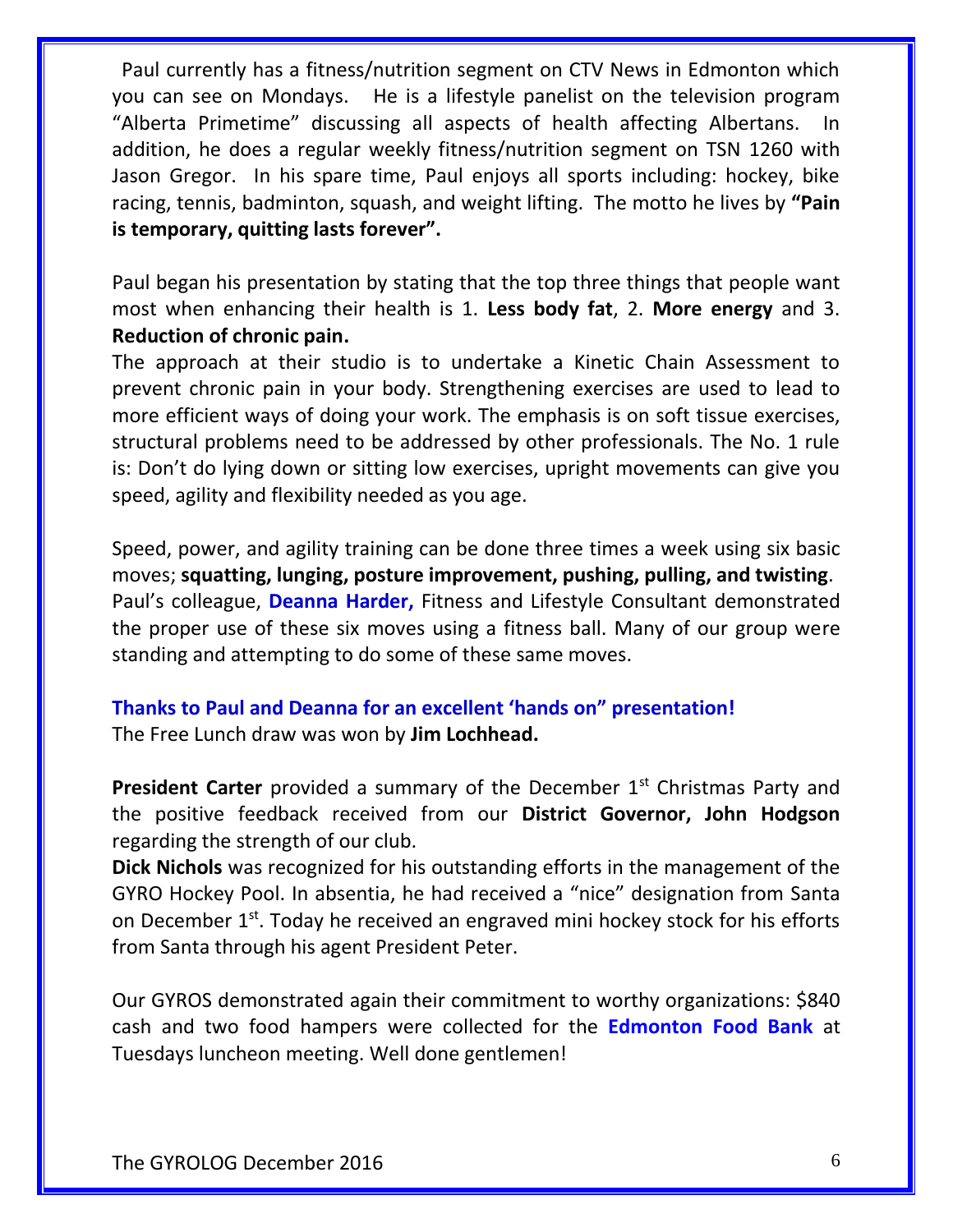**Dick Nichols** reports on the results on the Hockey Pool

| Game 5 Dec. 6            |   |                | <b>First Period</b><br>Winners | Second               | Final                    |
|--------------------------|---|----------------|--------------------------------|----------------------|--------------------------|
| <b>Oilers vs. Sabres</b> |   |                |                                |                      |                          |
| <b>First</b>             | 0 | $\overline{2}$ | <b>Jack Ellis</b>              | <b>Bob Bahniuk</b>   | <b>Sheldon Weatherby</b> |
| Second 2                 |   | $\overline{2}$ | <b>Chuck Gerhart</b>           | Dean Larson          | <b>Cory Russell</b>      |
| <b>Final</b>             | 3 | 4              | Unsold                         | Sophie McKinnon      | Sara Baird               |
| Game 6 Dec. 11           |   |                | <b>Winners</b> First Period    | Second               | Final                    |
| Oilers vs. Jets          |   |                |                                |                      |                          |
| <b>First</b>             | 0 | 1              | <b>Jack Little</b>             | <b>Sam Gruden</b>    | <b>Ron McDonald</b>      |
| Second 1                 |   | $\overline{2}$ | Kathryn Hoeksema               | <b>Brooks Ross</b>   | <b>Chuck Gerhart</b>     |
| <b>Final</b>             | 3 | 2              | <b>Alan Rusler</b>             | <b>Val Pohl</b>      | Unsold                   |
| Game 7 Dec. 19           |   |                | <b>First Period</b><br>Winners | Second               | Final                    |
| <b>Oilers vs. Blues</b>  |   |                |                                |                      |                          |
| <b>First</b>             | 1 | $\mathbf{2}$   | <b>Jack Slobodan</b>           | <b>Jack Slobodan</b> | <b>Ron Ramsey</b>        |
| Second                   | 1 | $\overline{2}$ | Erin Lucas                     | Erin Lucas           | <b>Kathryn Hoeksema</b>  |
| <b>Final</b>             | 3 | 2              | Unsold                         | Unsold               | <b>Mike Matei</b>        |

**"Fast Fred"**

#### **UPCOMING EVENTS**

**Gyro Luncheon Meeting, Royal Mayfair golf Club, Tuesday, January 3 Speaker: Michael Mant Topic: A Brief History of New Zealand Contacts: Jack Slobodan and Ron Trant**

#### **Gyrette Luncheon Meeting, Royal Mayfair Golf Club, Tuesday, January 10th**

**Speaker: Brigitte Bouchard, Warden, Edmonton Institution for Women Registration: 11:30 am, Lunch 12:00 noon**

The GYROLOG December 2016 **7** and 2016